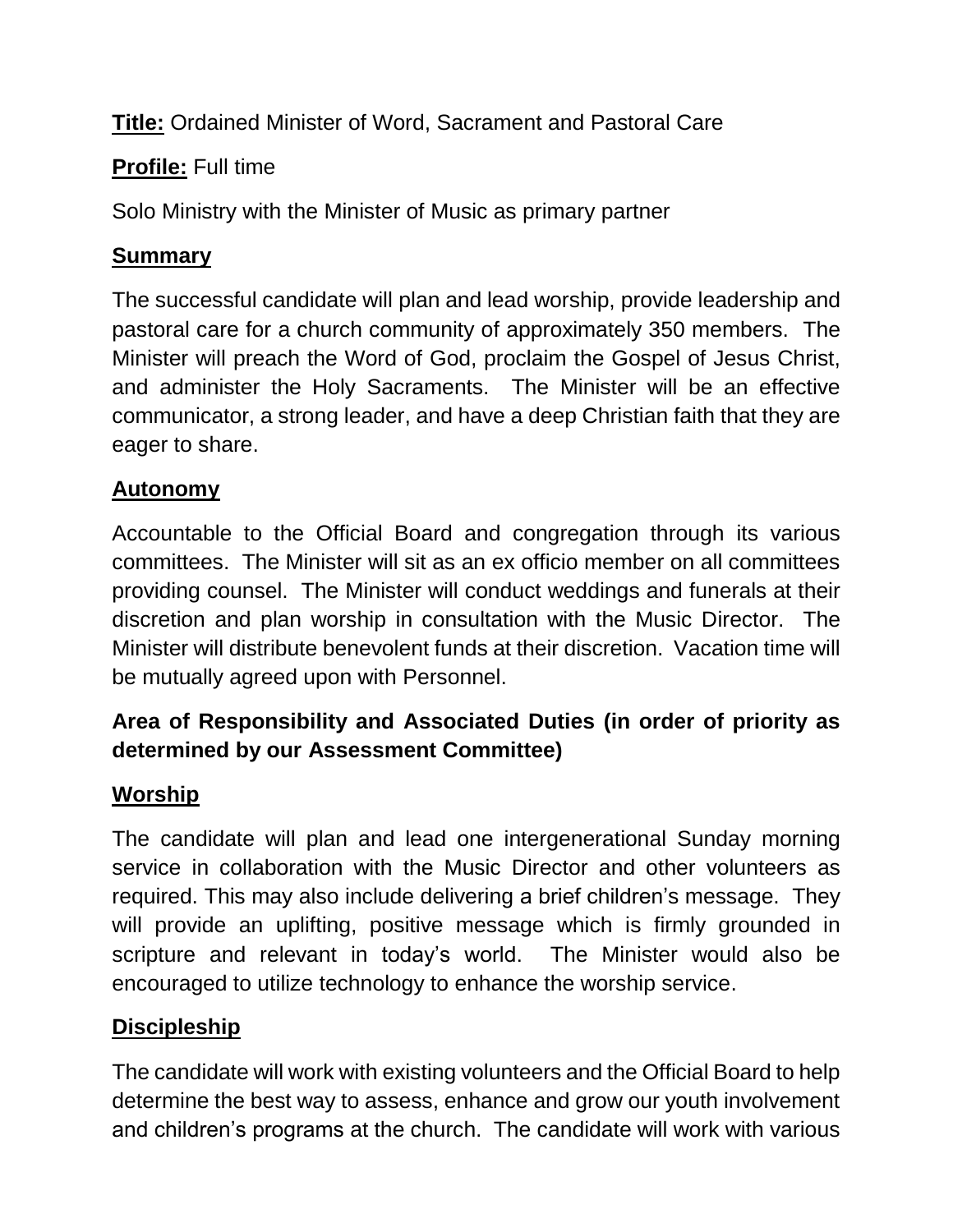committees and volunteers to continue and broaden our work in the community. The Minister will also be expected to lead regular Bible study or other groups for adults that will encourage them to grow in their faith. They also would lead confirmation and membership classes as needed.

## **Stewardship**

The candidate will work with volunteers to engage and utilize the many gifts of our congregants (e.g., music, teaching, event planning). The Minister will work with the Finance Committee and Trustees to guide the effective use of our financial resources within the church and into our broader community.

### **Leadership**

The candidate will build relationships encouraging and empowering the existing and future leaders of our church. That individual will supervise staff currently consisting of a full time custodian, full time administrative assistant/office administrator and part time Minister of Music. The individual may be called upon to provide training and mentoring of additional staff/volunteers.

### **Pastoral/Spiritual Care**

Primary responsibilities will be to minister to the aging population of our church. This would include home or hospital visits as necessary as well as personal spiritual support and guidance as needed. The candidate will be visible and connected to the community of St. Thomas.

#### **Justice and Outreach**

The candidate will work with volunteers to assess and serve the needs of our community. Some of our current projects include sponsoring and supporting a refugee family as well as working with existing organizations to help support the needy in our community.

### **Ministry Partnerships**

The candidate will continue to work with the staff from other churches to be aware of area initiatives and to coordinate/support some services to our community (e.g., community dinners at another church).